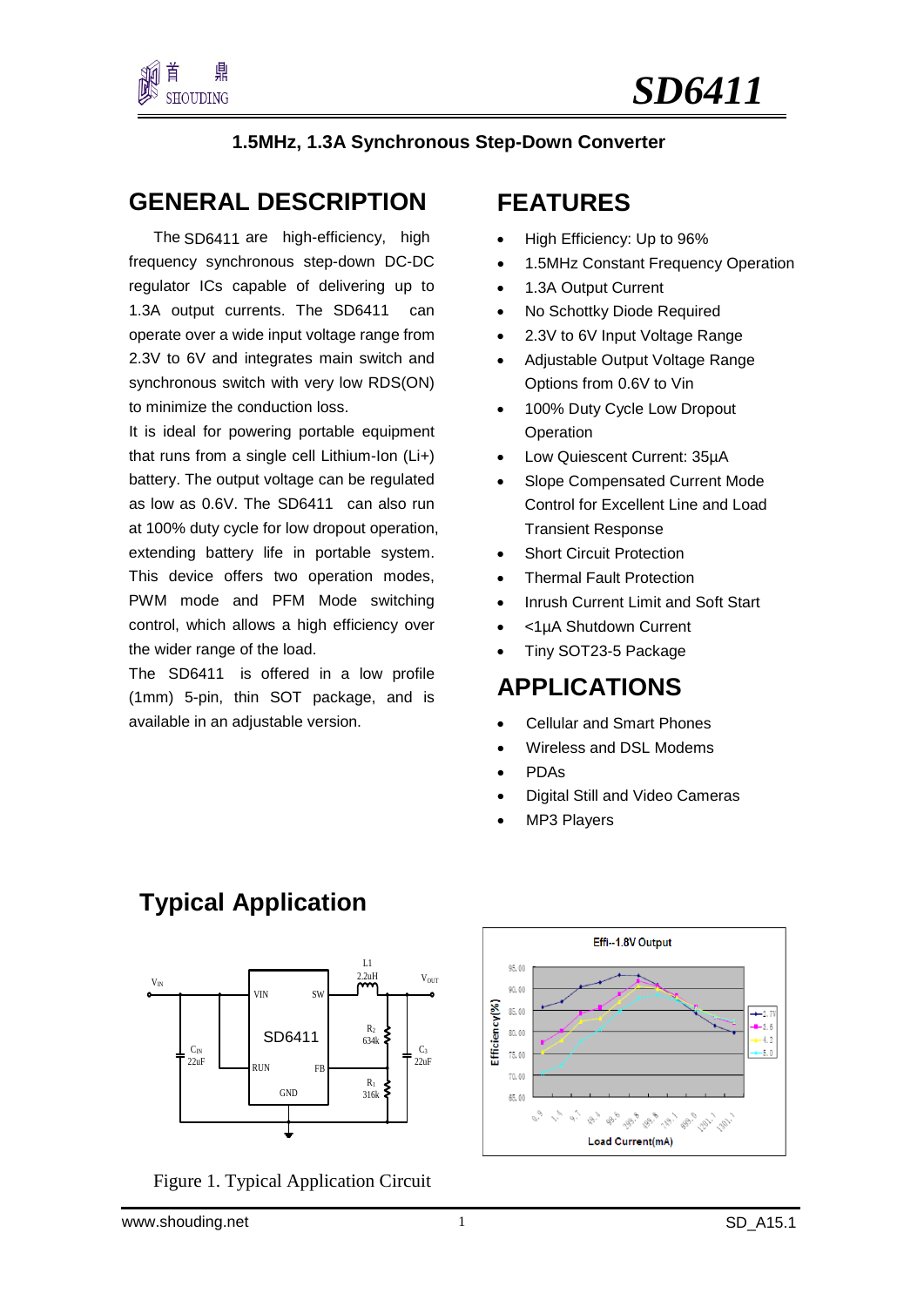

# **Absolute Maximum Ratings (Note 1)**

| Input Supply Voltage -0.3V to 6.5V  |
|-------------------------------------|
| RUN, FB Voltages - 0.3V to 6.5V     |
| SW Voltage -0.3V to (Vin+0.3V)      |
| Peak SW Sink and Source Current2.0A |

| Input Supply Voltage -0.3V to 6.5V | Operating Temperature Range  -40°C to +85°C                                |
|------------------------------------|----------------------------------------------------------------------------|
| RUN, FB Voltages - 0.3 V to 6.5 V  | Junction Temperature(Note2) 125°C                                          |
|                                    | SW Voltage -0.3V to (Vin+0.3V) Storage Temperature Range -65°C to 150°C    |
|                                    | Peak SW Sink and Source Current2.0A Lead Temperature(Soldering,10s) +300°C |
|                                    |                                                                            |

# Package/Order Information



| Part Number/Marking | <b>SWICHING</b>  | Temperature                        | OUTPUT      | OUTPUT      |
|---------------------|------------------|------------------------------------|-------------|-------------|
|                     | <b>FREQUENCY</b> | Range                              | VOLTAGE (V) | CURRENT (A) |
| SD6411/AS11D        | 1.5MHz           | $-40^{\circ}$ C to $+85^{\circ}$ C | ADJ         | 1.3         |

# **Pin Description**

| <b>PIN</b> | <b>NAME</b> | <b>FUNCTION</b>                                                                                                                                         |  |  |
|------------|-------------|---------------------------------------------------------------------------------------------------------------------------------------------------------|--|--|
|            | <b>RUN</b>  | Chip Enable Pin. Drive RUN above 1.5V to turn on the part.<br>Drive<br>RUN below 0.3V to turn it off. Do not leave RUN floating.                        |  |  |
| 2          | <b>GND</b>  | Ground Pin                                                                                                                                              |  |  |
| 3          | <b>SW</b>   | Power Switch Output. It is the switch node connection to Inductor.<br>This pin connects to the drains of the internal P-ch and N-ch MOSFET<br>switches. |  |  |
| 4          | <b>VIN</b>  | Power Supply Input. Must be closely decoupled to GND with a 10µF<br>or greater ceramic capacitor.                                                       |  |  |
| 5          | FB.         | Feedback Input. An internal resistive divider divides the output voltage<br>down for comparison to the internal reference voltage.                      |  |  |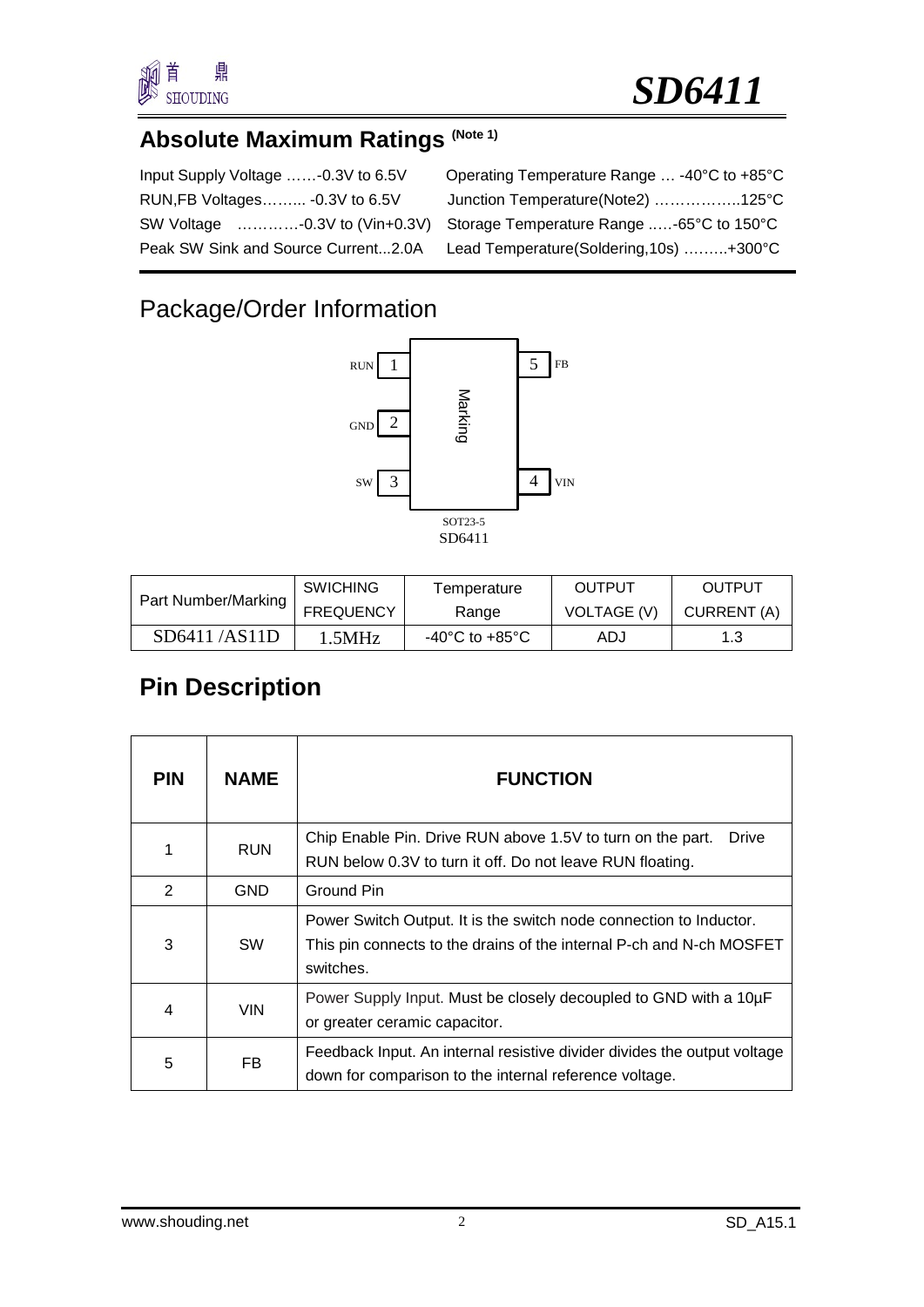

## **Electrical Characteristics** (Note 3)

| <b>Parameter</b>                     | <b>Conditions</b>                              | <b>MIN</b> | <b>TYP</b> | <b>MAX</b> | unit       |
|--------------------------------------|------------------------------------------------|------------|------------|------------|------------|
| Input Voltage Range                  |                                                | 2.3        |            | 6          | V          |
| UVLO Threshold                       |                                                | 1.7        | 1.9        | 2.1        | V          |
| Input DC Supply Current              | (Note 4)                                       |            |            |            | μA         |
| <b>PWM Mode</b>                      | Vout = 90%, ILoad=0mA                          |            | 140        | 300        | μA         |
| <b>PFM Mode</b>                      | Vout = 105%, ILoad=0mA                         |            | 35         | 70         | μA         |
| Shutdown Mode                        | $V_{RUN} = 0V$ , $V_{IN} = 4.2V$               |            | 0.1        | 1.0        | μA         |
|                                      | $T_A = 25$ °C                                  | 0.588      | 0.600      | 0.612      | V          |
| <b>Regulated Feedback</b><br>Voltage | $T_A = 0^\circ C \leq T_A \leq 85^\circ C$     | 0.586      | 0.600      | 0.613      | V          |
|                                      | $T_A = -40^{\circ}C \leq T_A \leq 85^{\circ}C$ | 0.585      | 0.600      | 0.615      | V          |
| Reference Voltage Line<br>Regulation | Vin= $2.5V$ to 6V                              |            | 0.04       | 0.40       | %N         |
| Output Voltage Line<br>Regulation    | $V_{\text{IN}} = 2.5V$ to 6V                   |            | 0.04       | 0.4        | %          |
| Output Voltage Load<br>Regulation    |                                                |            | 0.5        |            | %          |
| <b>Oscillation Frequency</b>         | Vout=100%                                      |            | 1.5        |            | <b>MHz</b> |
|                                      | Vout=0V                                        |            | 300        |            | <b>KHz</b> |
| On Resistance of PMOS                | l <sub>sw</sub> =100mA                         |            | 0.13       | 0.2        | Ω          |
| ON Resistance of NMOS                | $ISW=-100mA$                                   |            | 0.1        | 0.2        | Ω          |
| <b>Peak Current Limit</b>            | $V_{IN}$ = 3V, Vout=90%                        |            | 2.0        |            | A          |
| <b>RUN Threshold</b>                 |                                                | 0.30       | 1.0        | 1.50       | V          |
| <b>RUN Leakage Current</b>           |                                                |            | ±0.01      | ±1.0       | μA         |
| <b>SW Leakage Current</b>            | $V_{RUN} = 0V, V_{IN} = Vsw = 5V$              |            | ±0.01      | ±1.0       | μA         |

| $(V_{IN} = V_{RUN} = 3.6V, V_{OUT} = 1.8V, T_A = 25°C$ , unless otherwise noted.) |  |
|-----------------------------------------------------------------------------------|--|
|-----------------------------------------------------------------------------------|--|

- **Note 1**: Absolute Maximum Ratings are those values beyond which the life of a device may be impaired.
- **Note 2:**  $T_J$  is calculated from the ambient temperature  $T_A$  and power dissipation  $P_D$  according to the following formula:  $T_J = TA + (PD) \times (250^{\circ} \text{C/W}).$
- **Note3:** 100% production test at +25°C. Specifications over the temperature range are guaranteed by design and characterization.
- **Note 4:** Dynamic supply current is higher due to the gate charge being delivered at the switching frequency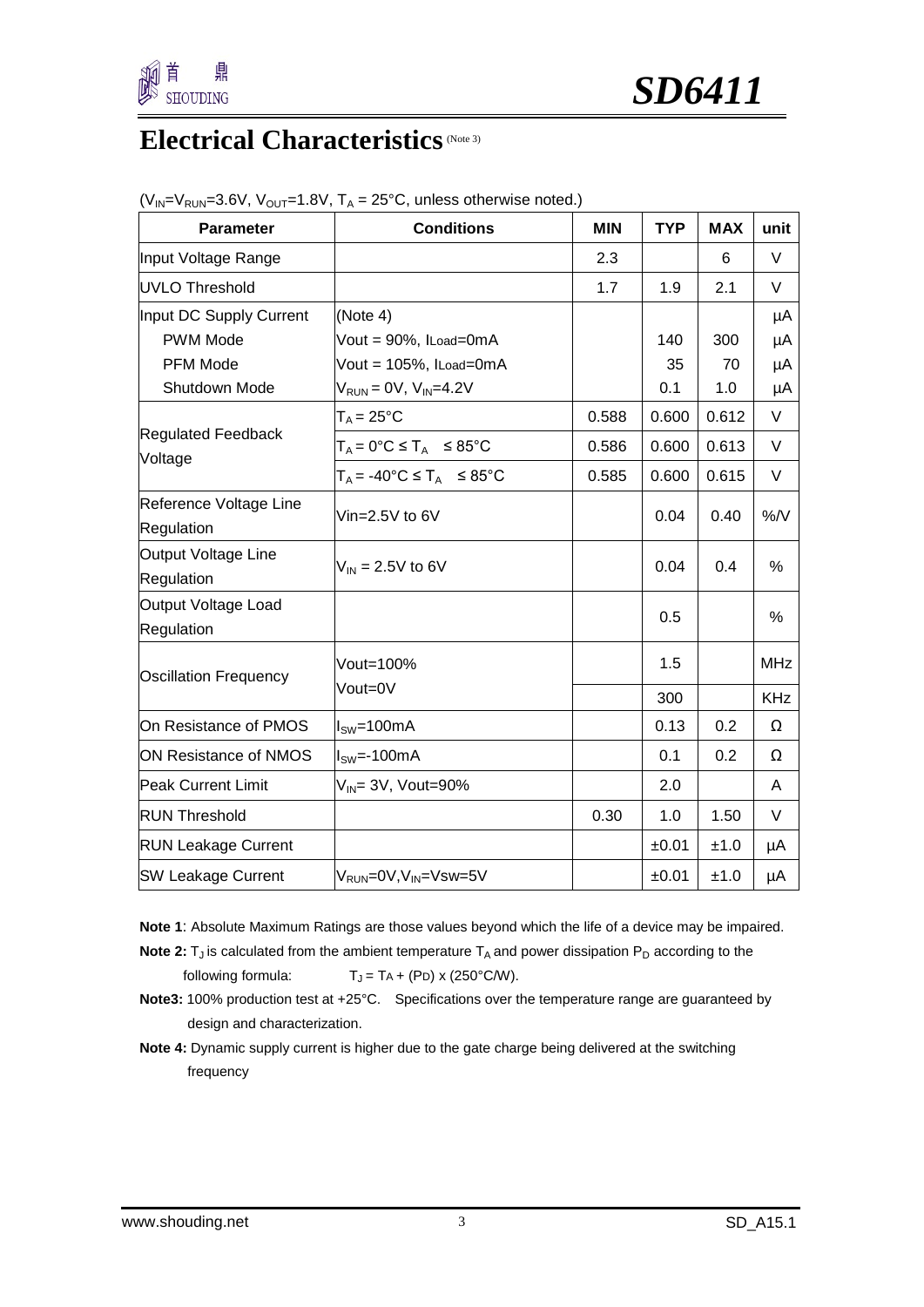



## **Typical Performance Characteristics**











**Oscillator Frequency vs Temperature**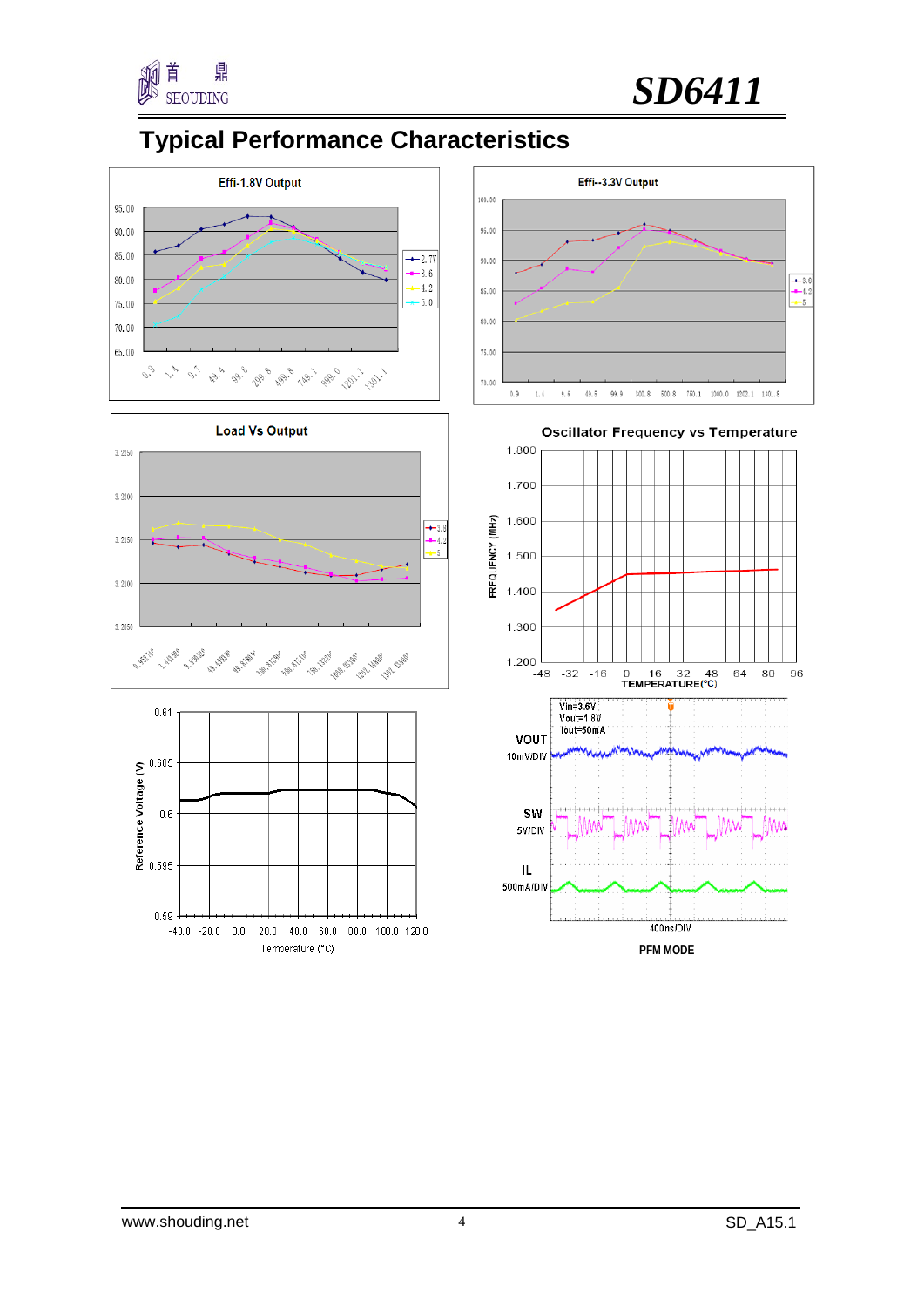

### **Functional Block Diagram**



Figure 2. SD6411 Block Diagram

### Functional Description

SD6411 is a synchronous buck regulator IC that integrates the PWM/PFM control, high-side and low-side MOSFETs on the same die to minimize the switching transition loss and conduction loss. With ultra low RDS(ON) power switches and proprietary PWM control, this regulator IC can achieve the highest efficiency and the highest switch frequency simultaneously to minimize the external inductor and capacitor size, and thus achieving the minimum solution footprint.

The SD6411 requires only three external power components (Cin, Cout and L). The adjustable version can be programmed with external feedback to any voltage, ranging from 0.6V to the input voltage.

At dropout operation, the converter duty cycle increases to 100% and the output voltage tracks the input voltage minus the Rdson drop of the high-side MOSFET. The internal error amplifier and compensation provides excellent transient response, load, and line regulation. Soft start function prevents input inrush current and output overshoot during start up.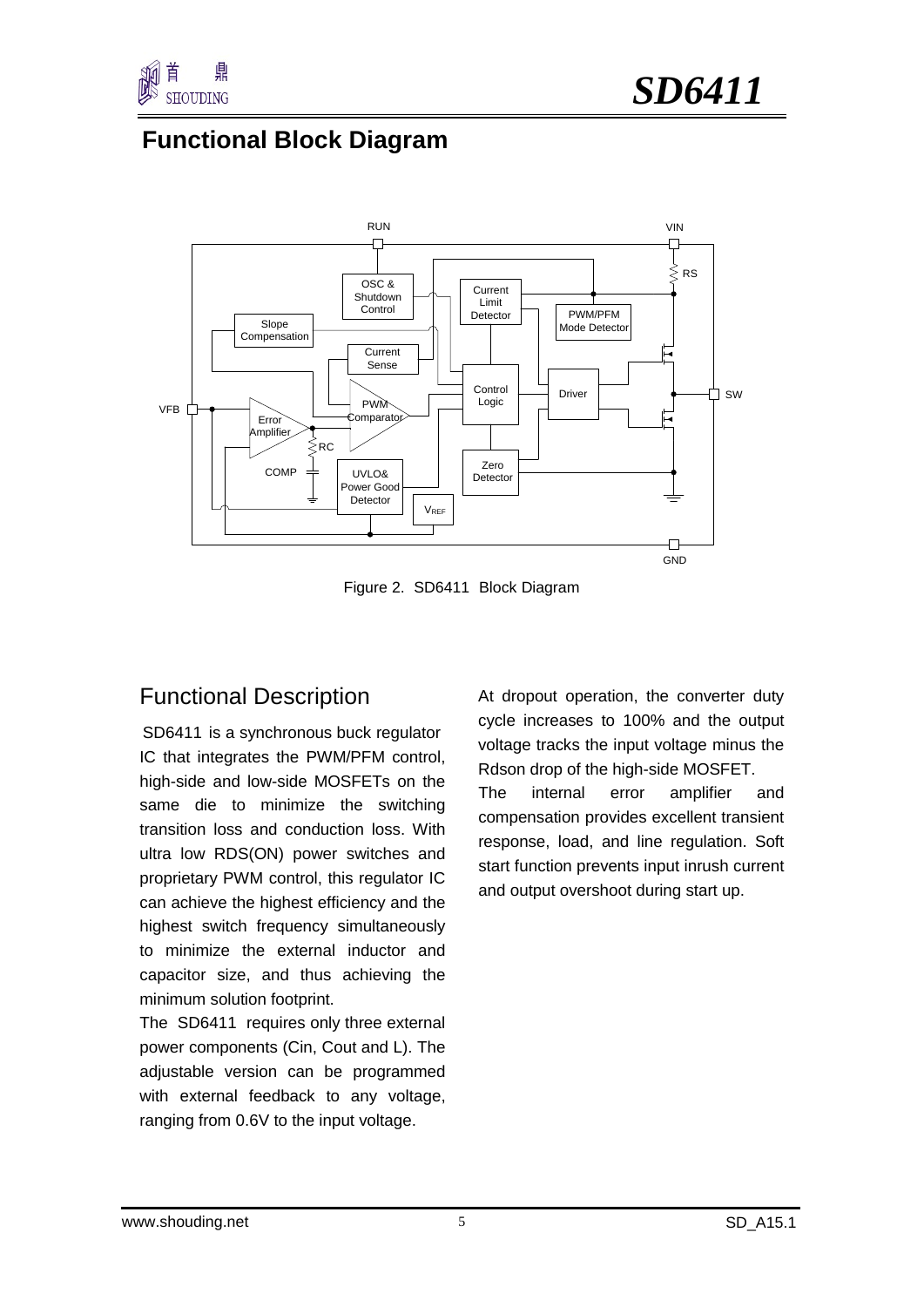

#### **APPLICATIONS INFORMATION**

#### **Setting the Output Voltage**

The internal reference VREF is 0.6V(Typical).The output voltage is divided by a resistor,R1 and R2 to the FB pin. The output voltage is given by:

$$
V_{OUT} = V_{REF} \times (1 + \frac{R_2}{R_1})
$$

#### **Inductor Selection**

For most designs, the SD6411 operates with inductors of 1µH to 4.7µH. Low inductance values are physically smaller but require faster switching, which results in some efficiency loss. The inductor value can be derived from the following equation:

$$
L = \frac{V_{OUT} \times (V_{IN} - V_{OUT})}{V_{IN} \times \Delta I_L \times f_{osc}}
$$

Where  $\Delta I$ <sub>*I*</sub> is inductor Ripple Current.

Large value inductors result in lower ripple current and small value inductors result in high ripple current. For optimum voltage-positioning load transients, choose an inductor with DC series resistance in the 50m $Ω$  to 150m $Ω$  range.

#### **Input Capacitor Selection**

With the maximum load current at 1.3A, the maximum ripple current through input capacitor is about 0.6Arms. A typical X7R or better grade ceramic capacitor with 6V rating and greater than 10uF capacitance can handle this ripple current well. To minimize the potential noise problem, place this ceramic capacitor really close to the IN and GND pins. Care should be taken to minimize the loop area formed by CIN, and IN/GND pins.

#### **Output Capacitor Selection**

The output capacitor is required to keep the output voltage ripple small and to ensure regulation loop stability. The output capacitor must have low impedance at the switching frequency. Ceramic capacitors with X5R or X7R dielectrics are recommended due to their low ESR and high ripple current ratings. The output ripple  $\Delta V_{\text{OUT}}$  is determined by:

$$
\Delta V_{OUT} \le \frac{V_{OUT} \times (V_{IN} - V_{OUT})}{V_{IN} \times f_{osc} \times L} \times \left(ESR + \frac{1}{8 \times f_{osc} \times C3}\right)
$$

A 10µF ceramic Capacitor can satisfy most applications.

#### **PC Board Layout Checklist**

proper operation of the SD6411. Check the When laying out the printed circuit board, the following checking should be used to ensure following in your layout:

- 1. The power traces, consisting of the GND trace, the SW trace and the VIN trace should be kept short, direct and wide.
- 2. Does the (+) plates of Cin connect to Vin as closely as possible.This capacitor provides the AC current to the internal power MOSFETs.
- 3. Keep the switching node, SW, away from the sensitive VOUT node.
- 4. Keep the (-) plates of Cin and Cout as close as possible.